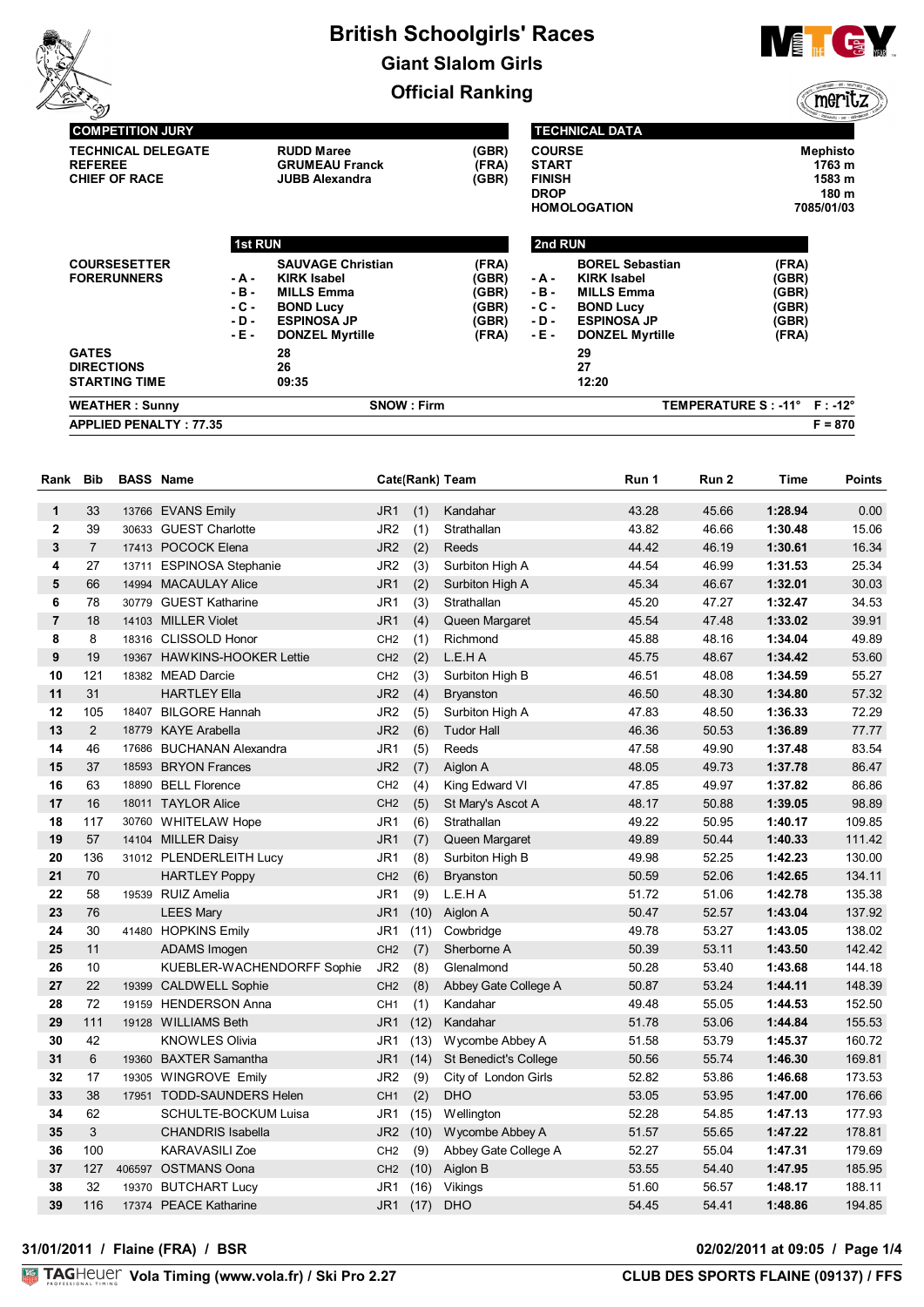| Rank     | <b>Bib</b>     | <b>BASS Name</b> |                                             |                                    | Cate(Rank) Team      |                                  | Run 1              | Run 2              | Time               | <b>Points</b>    |
|----------|----------------|------------------|---------------------------------------------|------------------------------------|----------------------|----------------------------------|--------------------|--------------------|--------------------|------------------|
| 40       | 59             |                  | HARDY Isabella                              | JR <sub>1</sub>                    | (18)                 | <b>St Swithuns A</b>             | 53.43              | 55.73              | 1:49.16            | 197.79           |
| 41       | 115            |                  | 17276 VAN DE WIEL Piera                     | JR1                                | (19)                 | Aiglon A                         | 54.49              | 54.92              | 1:49.41            | 200.23           |
| 42       | 69             |                  | 41452 WILLIAMS Sarah                        | JR <sub>1</sub>                    | (20)                 | Cowbridge                        | 53.61              | 56.51              | 1:50.12            | 207.18           |
| 43       | 5              |                  | <b>MCCLAY Chloe</b>                         | JR1                                | (21)                 | Downe House A                    | 54.31              | 56.28              | 1:50.59            | 211.78           |
| 44       | 47             |                  | OFFORD Anna                                 | JR <sub>1</sub>                    | (22)                 | Richmond                         | 54.36              | 56.38              | 1:50.74            | 213.24           |
| 45       | 48             |                  | <b>WRIGHT Annabel</b>                       | CH <sub>2</sub>                    | (11)                 | St Mary's Calne A                | 54.57              | 56.90              | 1:51.47            | 220.39           |
| 46       | 56             |                  | 19535 GORDON Maya                           | JR <sub>1</sub>                    | (23)                 | City of London Girls             | 55.92              | 56.13              | 1:52.05            | 226.06           |
| 47       | 34             |                  | 17323 YEUNG Isabelle                        | JR1                                | (24)                 | Woodbridge                       | 55.52              | 56.72              | 1:52.24            | 227.92           |
| 48       | 95             |                  | 19304 WINGROVE Kathryn                      | JR <sub>2</sub>                    |                      | (11) City of London Girls        | 56.33              | 56.28              | 1:52.61            | 231.54           |
| 49       | 97             |                  | 19540 RUIZ Josephine                        | CH <sub>2</sub>                    | (12)                 | L.E.H A                          | 55.89              | 56.74              | 1:52.63            | 231.73           |
| 50       | 119            |                  | <b>NORRIS Isabel</b>                        | CH <sub>2</sub>                    | (13)                 | Sherborne B                      | 55.71              | 57.17              | 1:52.88            | 234.18           |
| 51       | 104            |                  | 17717 STAMMERS Sophie                       | CH <sub>1</sub>                    | (3)                  | Millfield A                      | 55.64              | 57.35              | 1:52.99            | 235.25           |
| 52       | 44             |                  | <b>KARY India</b>                           | JR <sub>1</sub>                    | (25)                 | Downe House A                    | 55.85              | 58.32              | 1:54.17            | 246.80           |
| 53       | 125            |                  | <b>GREAVES</b> Isabel                       | JR1                                | (26)                 | St Mary's Ascot B                | 55.74              | 58.97              | 1:54.71            | 252.08           |
| 54       | 21             |                  | <b>LAVELLE Holly</b>                        | CH <sub>1</sub>                    | (4)                  | Woldingham A                     | 55.88              | 58.94              | 1:54.82            | 253.15           |
| 55       | 36             |                  | <b>BARQUIN MADARIAGA Maria</b>              | CH <sub>2</sub>                    | (14)                 | Heathfield A                     | 56.93              | 58.60              | 1:55.53            | 260.10           |
| 56<br>57 | 87<br>29       |                  | <b>REID Emily</b>                           | CH <sub>2</sub>                    | (15)                 | St Mary's Calne A                | 57.51              | 58.55              | 1:56.06            | 265.28<br>267.34 |
| 58       | 98             |                  | CHMIELOWSKA Claudia<br>RADKIEWICZ Alexia    | CH <sub>1</sub><br>CH <sub>2</sub> | (5)<br>(16)          | Highgate<br><b>St Swithuns A</b> | 56.84<br>56.58     | 59.43<br>1:00.39   | 1:56.27<br>1:56.97 | 274.19           |
| 59       | 20             |                  | <b>BAYLIS Alexandra</b>                     | CH <sub>2</sub>                    | (17)                 | St Swithuns A                    | 57.71              | 59.30              | 1:57.01            | 274.58           |
| 60       | 81             |                  | <b>VELLACOTT Rosanna</b>                    | JR <sub>1</sub>                    | (27)                 | Wycombe Abbey A                  | 56.37              | 1:00.96            | 1:57.33            | 277.71           |
| 61       | 84             |                  | 19680 BAXTER Phillipa                       | CH <sub>1</sub>                    | (6)                  | St Benedict's College            | 58.96              | 59.24              | 1:58.20            | 286.22           |
| 62       | 109            |                  | <b>BLEVINS Katherine</b>                    | JR <sub>2</sub>                    | (12)                 | <b>Bryanston</b>                 | 1:00.08            | 58.30              | 1:58.38            | 287.98           |
| 63       | 50             |                  | TOWNSHEND Melissa                           | CH <sub>2</sub>                    | (18)                 | Sherborne A                      | 58.72              | 1:00.25            | 1:58.97            | 293.75           |
| 64       | 26             |                  | <b>SUMNER Harriet</b>                       | JR1                                | (28)                 | Millfield A                      | 59.06              | 1:00.14            | 1:59.20            | 296.00           |
| 65       | 49             |                  | <b>MACPHIE Michaela</b>                     | CH <sub>2</sub>                    | (19)                 | Glenalmond                       | 59.67              | 59.68              | 1:59.35            | 297.47           |
| 66       | 135            |                  | <b>BELL Christina</b>                       | CH <sub>2</sub>                    | (20)                 | Abbey Gate College B             | 1:00.26            | 59.12              | 1:59.38            | 297.76           |
| 67       | 35             |                  | <b>TAYLOR Ophelia</b>                       | JR1                                | (29)                 | Cheltenham A                     | 58.12              | 1:01.90            | 2:00.02            | 304.02           |
| 68       | $\overline{4}$ |                  | <b>HOBBY Charlotte</b>                      | JR <sub>1</sub>                    | (30)                 | St Gabriel's School              | 59.72              | 1:00.77            | 2:00.49            | 308.62           |
| 69       | 28             |                  | <b>KRAUSOVA Patricia</b>                    | JR <sub>2</sub>                    | (13)                 | Henley College A                 | 58.53              | 1:01.97            | 2:00.50            | 308.72           |
| 70       | 68             |                  | <b>DOODY Olivia</b>                         | CH <sub>2</sub>                    | (21)                 | Highgate                         | 1:00.17            | 1:00.52            | 2:00.69            | 310.57           |
| 71       | 43             |                  | <b>HOBBY Imogen</b>                         | CH <sub>2</sub>                    | (22)                 | St Gabriel's School              | 58.13              | 1:02.86            | 2:00.99            | 313.51           |
| 72<br>73 | 83<br>122      |                  | <b>HEWLETT Emilia</b><br><b>BIRD Sophia</b> | CH <sub>2</sub><br>JR1             | (23)<br>(31)         | Downe House A<br>Millfield B     | 58.89<br>59.73     | 1:02.30<br>1:01.55 | 2:01.19<br>2:01.28 | 315.47<br>316.35 |
| 74       | 89             |                  | <b>PALMER Rosalie</b>                       | JR <sub>1</sub>                    | (32)                 | Sherborne A                      | 59.91              | 1:01.47            | 2:01.38            | 317.32           |
| 75       | 65             |                  | <b>EATON Emily</b>                          |                                    |                      | JR2 (14) Millfield A             | 1:00.79            | 1:00.80            | 2:01.59            | 319.38           |
| 76       | 12             |                  | <b>CLEVELY Montana</b>                      |                                    |                      | CH1 (7) Windlesham House         | 59.73              | 1:01.88            | 2:01.61            | 319.57           |
| 77       | 141            |                  | <b>PARKER Emily</b>                         |                                    | CH <sub>2</sub> (24) | Cheltenham B                     | 58.51              | 1:04.25            | 2:02.76            | 330.82           |
| 78       | 61             |                  | <b>PARKER Eleanor</b>                       | CH <sub>1</sub>                    | (8)                  | Abbey Gate College A             | 1:02.70            | 1:00.08            | 2:02.78            | 331.02           |
| 79       | 101            |                  | <b>DREESMANN Caroline</b>                   | JR1                                | (33)                 | Wellington                       | 1:01.30            | 1:01.51            | 2:02.81            | 331.31           |
| 80       | 139            |                  | SMITH Harriet                               | JR1                                | (34)                 | Wycombe Abbey B                  | 1:00.71            | 1:02.26            | 2:02.97            | 332.88           |
| 81       | 25             |                  | <b>BELL Milla</b>                           | JR <sub>2</sub>                    | (15)                 | Kings Taunton                    | 1:00.55            | 1:02.80            | 2:03.35            | 336.59           |
| 82       | 88             |                  | ANDERSON Pheobe                             | CH <sub>2</sub>                    | (25)                 | Glenalmond                       | 1:01.57            | 1:01.89            | 2:03.46            | 337.67           |
| 83       | 60             |                  | ALLENDE-ESTEVE Ana                          | CH <sub>2</sub>                    | (26)                 | Woldingham A                     | 1:01.11            | 1:02.90            | 2:04.01            | 343.05           |
| 84       | 94             |                  | SODI Isabella                               | CH <sub>2</sub> (27)               |                      | St Mary's Ascot A                | 1:01.94            | 1:02.58            | 2:04.52            | 348.04           |
| 85       | 55             |                  | MAROCCO Lara                                | CH <sub>1</sub>                    | (9)                  | St Mary's Ascot A                | 1:00.51            | 1:04.07            | 2:04.58            | 348.63           |
| 86       | 132            |                  | RADFORD Elizabeth                           | JR <sub>1</sub>                    | (35)                 | L.E.H B                          | 1:02.05            | 1:02.63            | 2:04.68            | 349.60           |
| 87       | 128            |                  | LA GRICE Harriet                            |                                    | CH <sub>2</sub> (28) | Downe House B                    | 1:02.37            | 1:02.56            | 2:04.93            | 352.05           |
| 88<br>89 | 154<br>108     |                  | JEFFREY Louise<br><b>TAYLOR Amy</b>         |                                    | JR2 (16)<br>JR1 (36) | Wycombe Abbey B<br>Cowbridge     | 1:01.67<br>1:03.15 | 1:03.70<br>1:02.44 | 2:05.37<br>2:05.59 | 356.35<br>358.51 |
| 90       | 137            |                  | WHEATLEY Olivia                             | JR1 (37)                           |                      | Millfield B                      | 1:02.07            | 1:04.51            | 2:06.58            | 368.19           |
| 91       | 73             |                  | 19498 LILLYWHITE Alexandra                  | CH <sub>1</sub>                    | (10)                 | Woodbridge                       | 1:04.73            | 1:02.15            | 2:06.88            | 371.12           |
| 92       | 152            |                  | SIDOROVA Alexandra                          | CH <sub>2</sub>                    | (29)                 | Millfield B                      | 1:03.08            | 1:03.84            | 2:06.92            | 371.52           |
| 93       | 138            |                  | SHEPHERD Sophie                             | JR1                                | (38)                 | Heathfield B                     | 1:02.87            | 1:04.23            | 2:07.10            | 373.28           |
| 94       | 113            |                  | <b>MOULDING Isobel</b>                      | CH <sub>1</sub>                    | (11)                 | Cheltenham A                     | 1:05.43            | 1:01.90            | 2:07.33            | 375.53           |
| 94       | 14             |                  | VAN VREDENBURCH Ella                        | CH <sub>1</sub>                    | (11)                 | Godstowe                         | 1:01.66            | 1:05.67            | 2:07.33            | 375.53           |
| 96       | 143            |                  | RECKHENRICH Antonia                         | CH <sub>2</sub>                    | (30)                 | Downe House B                    | 1:02.66            | 1:05.11            | 2:07.77            | 379.83           |
| 97       | 15             |                  | <b>MONK Orlaith</b>                         |                                    | CH1 (13)             | Queens Chester                   | 1:01.91            | 1:05.93            | 2:07.84            | 380.51           |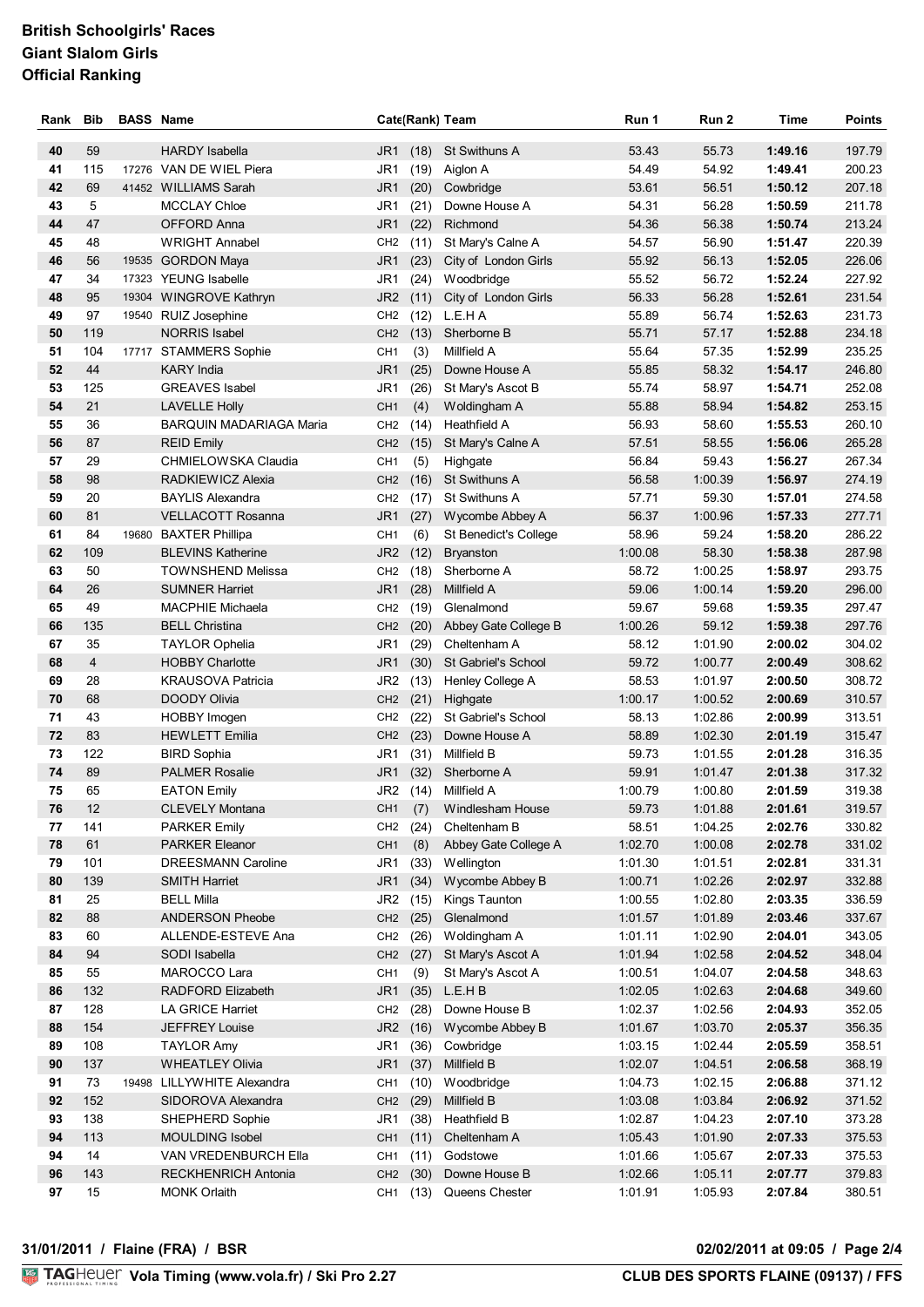| Rank | <b>Bib</b>   | <b>BASS Name</b> |                                |                 |          | Cate(Rank) Team        | Run 1   | Run 2   | Time    | <b>Points</b> |
|------|--------------|------------------|--------------------------------|-----------------|----------|------------------------|---------|---------|---------|---------------|
| 98   | 134          |                  | <b>PALMER Alexa</b>            | CH <sub>1</sub> | (14)     | Sherborne B            | 1:02.21 | 1:05.84 | 2:08.05 | 382.57        |
| 99   | 99           |                  | ALTING VON GEUSAU Madeleine    | JR1             | (39)     | Woldingham A           | 1:05.29 | 1:04.25 | 2:09.54 | 397.14        |
| 100  | 161          |                  | <b>BAYLIS Georgina</b>         | CH <sub>1</sub> | (15)     | St Swithuns B          | 1:04.14 | 1:06.26 | 2:10.40 | 405.56        |
| 101  | 51           |                  | <b>CUMMING India</b>           | CH <sub>1</sub> | (16)     | Windlesham House       | 1:03.38 | 1:07.13 | 2:10.51 | 406.63        |
| 102  | 123          |                  | LOPEZ DE COS Elena             | CH <sub>2</sub> | (31)     | <b>Heathfield B</b>    | 1:04.78 | 1:06.24 | 2:11.02 | 411.62        |
| 103  | 130          |                  | GIDDINS Imogen                 | JR1             | (40)     | St Mary's Calne B      | 1:04.44 | 1:06.72 | 2:11.16 | 412.99        |
| 104  | 133          |                  | COWAN Isabel                   | CH <sub>2</sub> | (32)     | Woldingham B           | 1:04.69 | 1:07.19 | 2:11.88 | 420.03        |
| 105  | 156          |                  | <b>TILL Lottie</b>             | CH <sub>2</sub> | (33)     | Cheltenham B           | 1:05.22 | 1:07.65 | 2:12.87 | 429.72        |
| 106  | 150          |                  | <b>BELL Sophie</b>             | CH <sub>1</sub> | (17)     | Abbey Gate College B   | 1:07.81 | 1:05.74 | 2:13.55 | 436.37        |
| 107  | 54           |                  | <b>THOMPSON Alice</b>          | CH <sub>1</sub> | (18)     | Queens Chester         | 1:05.67 | 1:08.41 | 2:14.08 | 441.55        |
| 108  | 103          |                  | <b>BELL Hollie</b>             | JR <sub>2</sub> | (17)     | Kings Taunton          | 1:06.85 | 1:07.36 | 2:14.21 | 442.83        |
| 109  | 52           |                  | <b>DURANT Antonia</b>          | CH <sub>1</sub> | (19)     | Ipswich High           | 1:08.01 | 1:06.62 | 2:14.63 | 446.93        |
| 110  | 53           |                  | <b>GARDNER Evie</b>            | CH <sub>1</sub> | (20)     | Godstowe               | 1:06.53 | 1:08.32 | 2:14.85 | 449.09        |
| 111  | 80           |                  | <b>BEALBY Marina</b>           | CH <sub>2</sub> | (34)     | <b>Tudor Hall</b>      | 1:07.48 | 1:08.13 | 2:15.61 | 456.52        |
| 112  | 106          |                  | <b>ROBINSON Alice</b>          | JR <sub>1</sub> | (41)     | Henley College A       | 1:08.84 | 1:07.82 | 2:16.66 | 466.79        |
| 113  | $\mathbf{1}$ |                  | <b>GRACE Serena</b>            | CH <sub>1</sub> | (21)     | Snowsports             | 1:06.09 | 1:11.35 | 2:17.44 | 474.42        |
| 114  | 120          |                  | <b>MUIR Emily</b>              | CH <sub>1</sub> | (22)     | Abbey Gate College B   | 1:09.10 | 1:08.84 | 2:17.94 | 479.31        |
| 115  | 110          |                  | <b>BELL Jemima</b>             | JR1             | (42)     | Vikings                | 1:08.45 | 1:09.66 | 2:18.11 | 480.97        |
| 116  | 71           |                  | 17737 KOLTHAMMER Katie         | JR <sub>2</sub> | (18)     | Vikings                | 1:11.33 | 1:08.16 | 2:19.49 | 494.47        |
| 117  | 158          |                  | <b>DOWLER Florence</b>         | CH <sub>2</sub> | (35)     | Downe House B          | 1:08.57 | 1:11.17 | 2:19.74 | 496.92        |
| 118  | 131          |                  | <b>HARRISON Emma</b>           | CH <sub>2</sub> | (36)     | St Swithuns B          | 1:08.13 | 1:12.83 | 2:20.96 | 508.85        |
| 119  | 93           |                  | <b>SCANLON-JENNINGS Ariane</b> | CH <sub>1</sub> | (23)     | Queens Chester         | 1:08.33 | 1:12.82 | 2:21.15 | 510.71        |
| 120  | 149          |                  | <b>ATKINS Charlotte</b>        | CH <sub>2</sub> | (37)     | Sherborne B            | 1:11.24 | 1:11.33 | 2:22.57 | 524.60        |
| 121  | 102          |                  | <b>BRIGHT Ellie</b>            | JR1             | (43)     | King Edward VI         | 1:11.83 | 1:13.02 | 2:24.85 | 546.90        |
| 122  | 23           |                  | <b>MAVROLEAN Alexia</b>        | CH <sub>2</sub> | (38)     | Wellington             | 1:30.59 | 54.35   | 2:24.94 | 547.79        |
| 123  | 40           |                  | <b>THOMAS Maddie</b>           | CH <sub>1</sub> | (24)     | Snowsports             | 1:13.22 | 1:15.94 | 2:29.16 | 589.06        |
| 124  | 107          |                  | <b>TWENTYMAN Emmanuelle</b>    | CH <sub>1</sub> | (25)     | Highgate               | 1:07.60 | 1:22.03 | 2:29.63 | 593.66        |
| 125  | 145          |                  | <b>MARRIOT Lily</b>            | CH <sub>2</sub> | (39)     | St Mary's Calne B      | 1:15.70 | 1:14.77 | 2:30.47 | 601.88        |
| 126  | 112          |                  | <b>JACKSON Verity</b>          | CH <sub>2</sub> | (40)     | Woodbridge             | 1:16.34 | 1:15.56 | 2:31.90 | 615.87        |
| 127  | 153          |                  | <b>CAVE Daisy</b>              | CH <sub>1</sub> | (26)     | Heathfield B           | 1:16.72 | 1:15.78 | 2:32.50 | 621.74        |
| 128  | 45           |                  | <b>BARNS Alisha</b>            | CH <sub>2</sub> | (41)     | St Benedict's College  | 1:17.25 | 1:16.17 | 2:33.42 | 630.74        |
| 129  | 82           |                  | <b>MOTION Gemma</b>            | JR1             | (44)     | St Gabriel's School    | 1:24.96 | 1:09.89 | 2:34.85 | 644.72        |
| 130  | 96           |                  | <b>KETTLEWELL Sophie</b>       | CH <sub>2</sub> | (42)     | Queen Margaret         | 1:14.69 | 1:20.57 | 2:35.26 | 648.73        |
| 131  | 13           |                  | 19235 ROYAL Natasha            | CH <sub>1</sub> | (27)     | Ipswich High           | 1:19.15 | 1:16.88 | 2:36.03 | 656.27        |
| 132  | 77           |                  | <b>GAY Elizabeth</b>           | CH <sub>1</sub> | (28)     | <b>DHO</b>             | 1:34.86 | 1:03.00 | 2:37.86 | 674.17        |
| 133  | 9            |                  | <b>WOOD Clementine</b>         | JR1             |          | (45) St Mary's Calne A | 1:43.67 | 56.27   | 2:39.94 | 694.51        |
| 134  | 67           |                  | <b>MILTON Rebecca</b>          | JR1             | (46)     | Henley College A       | 1:24.76 | 1:16.31 | 2:41.07 | 705.57        |
| 135  | 86           |                  | 18745 WEBSDALE Cara            | CH <sub>2</sub> | (43)     | Richmond               | 1:48.00 | 58.64   | 2:46.64 | 760.05        |
| 136  | 155          |                  | COCHIN DE BILLY Camile         | JR <sub>1</sub> | (47)     | St Mary's Ascot B      | 59.49   | 1:49.06 | 2:48.55 | 778.74        |
| 137  | 160          |                  | <b>WINHAM Celine</b>           | JR <sub>2</sub> | (19)     | St Mary's Calne B      | 1:43.32 | 1:10.02 | 2:53.34 | 825.59        |
| 138  | 74           |                  | <b>COCKRAM Sophie</b>          | JR <sub>1</sub> | (48)     | Cheltenham A           | 1:05.32 | 1:52.79 | 2:58.11 | 872.25        |
| 139  | 126          |                  | <b>LAWRENCE Annabel</b>        |                 | CH2 (44) | Cheltenham B           | 1:06.93 | 1:53.16 | 3:00.09 | 891.62        |
| 140  | 146          |                  | <b>THOMAS Flora</b>            |                 |          | JR1 (49) St Swithuns B | 1:51.43 | 1:15.30 | 3:06.73 | 956.57        |
| 141  | 24           |                  | 18889 BELL Victoria            | JR1             | (50)     | King Edward VI         | 2:19.63 | 49.61   | 3:09.24 | 981.12        |
| 142  | 75           |                  | PROCTER Georgina               |                 |          | JR1 (51) Heathfield A  | 58.91   | 2:24.47 | 3:23.38 | 1119.44       |

| 129 | <b>WENZLER Sophia</b>  | JR <sub>1</sub> | Henley College B |
|-----|------------------------|-----------------|------------------|
| 144 | GILDER Amy             | JR <sub>2</sub> | Henley College B |
| 159 | <b>MULLETT Bethany</b> | JR <sub>2</sub> | Henley College B |
|     |                        |                 |                  |

**Did Not Finish - Run 1 (2)**

| 118                      | <b>HYDE Katie</b>  | CH <sub>1</sub> | Woldingham B      | 1:06.93 |        |
|--------------------------|--------------------|-----------------|-------------------|---------|--------|
| 140                      | <b>BEVAN Honor</b> | JR1             | St Mary's Ascot B |         |        |
| Disqualified - Run 1 (8) |                    |                 |                   |         |        |
| 79                       | <b>REID Olivia</b> | CH <sub>1</sub> | Snowsports        | 1:17.14 | Gate 4 |